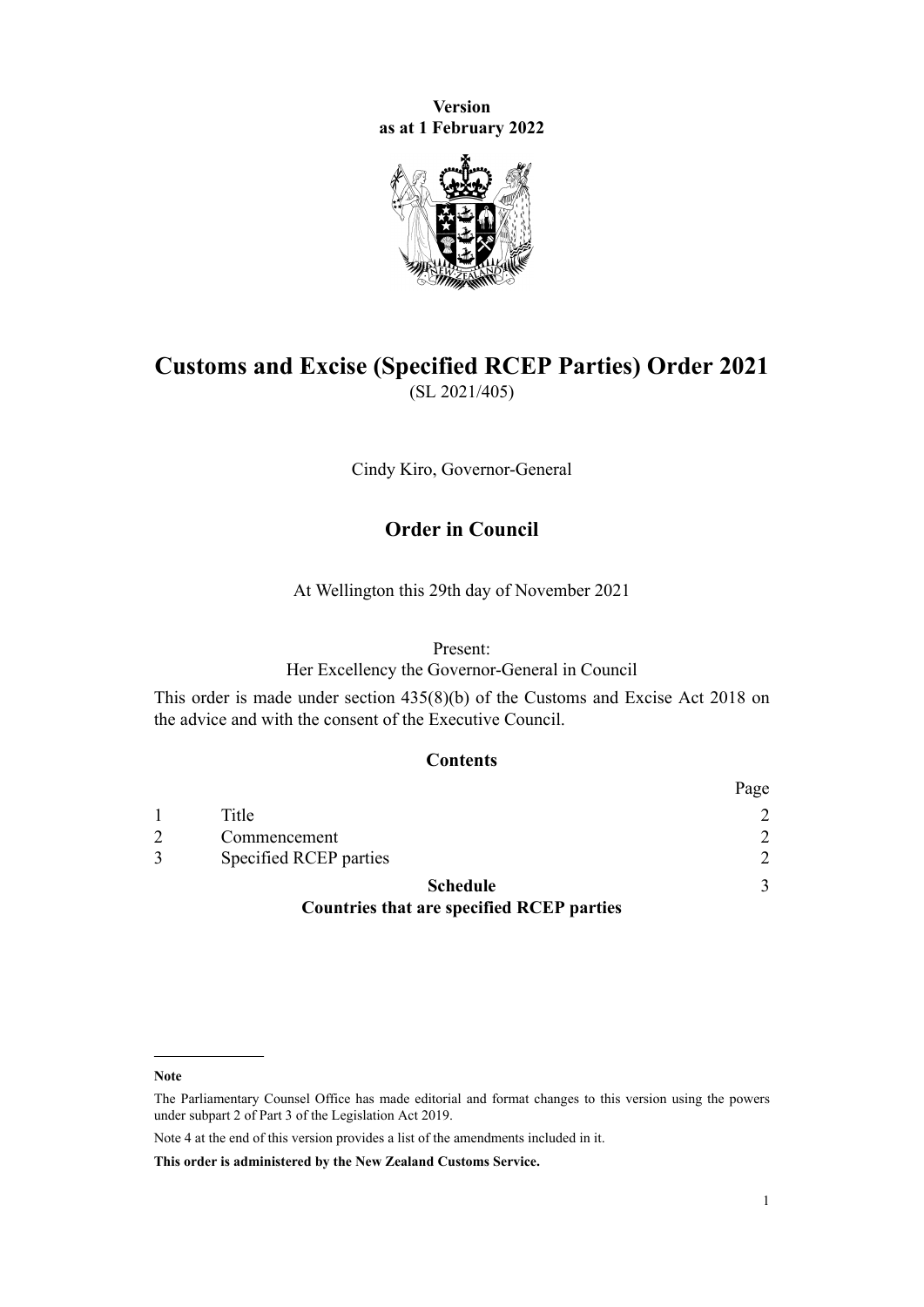### **Order**

#### <span id="page-1-0"></span>**1 Title**

This order is the Customs and Excise (Specified RCEP Parties) Order 2021.

#### **2 Commencement**

This order comes into force on 1 January 2022.

#### **3 Specified RCEP parties**

- (1) Each country listed in the [Schedule](#page-2-0) is declared to be a specified RCEP party for the purposes of [section 435](http://legislation.govt.nz/pdflink.aspx?id=DLM7039939) of the Customs and Excise Act 2018.
- (2) If a country is listed without a date next to it, the country is a specified RCEP party on and from the commencement date of this order.
- (3) If a country is listed with a date next to it, the country is a specified RCEP party on and from that date.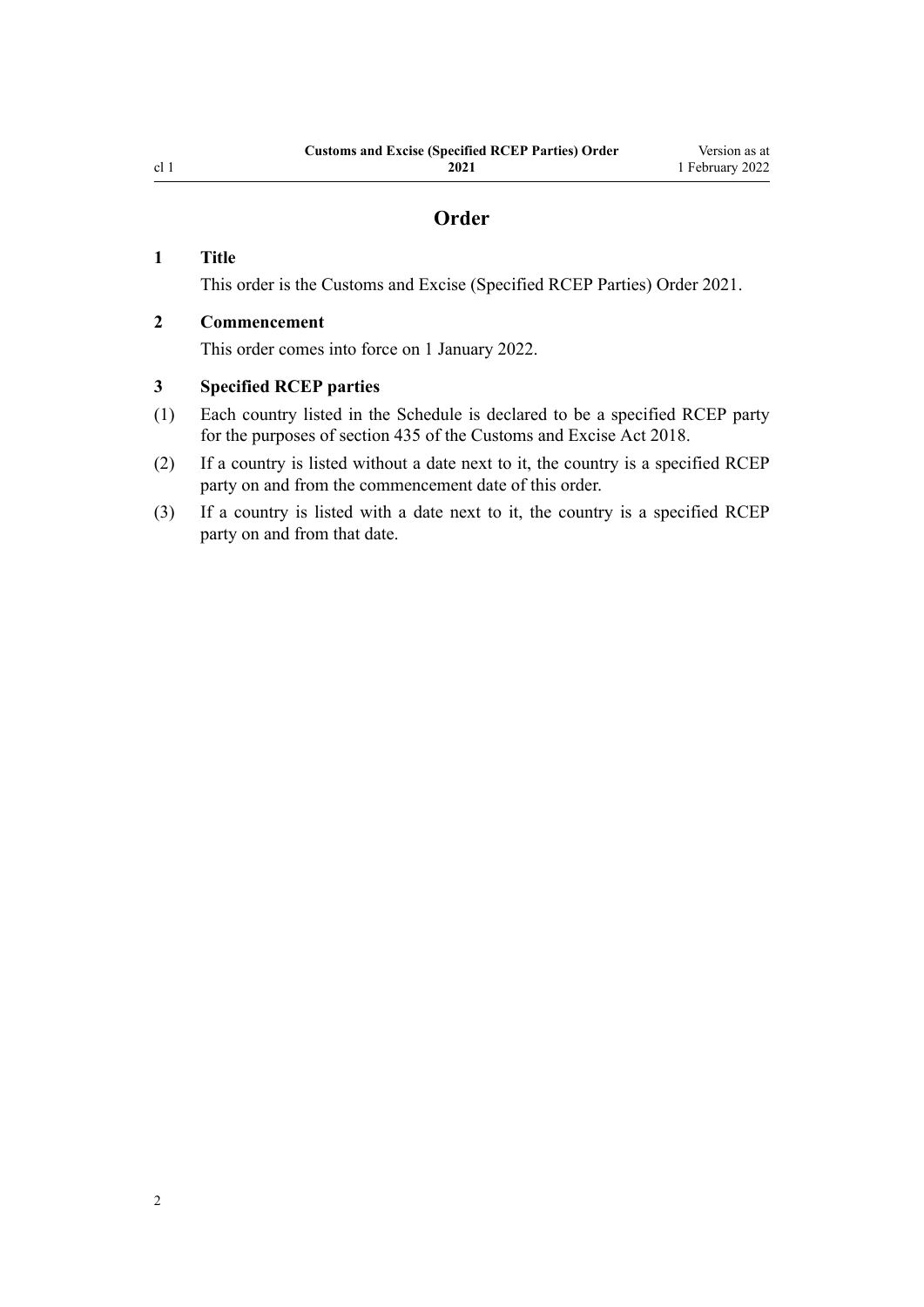# **Schedule Countries that are specified RCEP parties**

<span id="page-2-0"></span>Australia

[cl 3](#page-1-0)

Brunei Darussalam Cambodia China Japan Lao PDR Republic of Korea (1 February 2022) Singapore Thailand Viet Nam

> Schedule Republic of Korea (1 February 2022): inserted, on 1 February 2022, by [clause 4](http://legislation.govt.nz/pdflink.aspx?id=LMS620457) of the Customs and Excise (Specified RCEP Parties—Republic of Korea) Amendment Order 2021 (SL 2021/436).

> > Michael Webster, Clerk of the Executive Council.

Issued under the authority of the [Legislation Act 2019](http://legislation.govt.nz/pdflink.aspx?id=DLM7298104). Date of notification in *Gazette*: 2 December 2021.